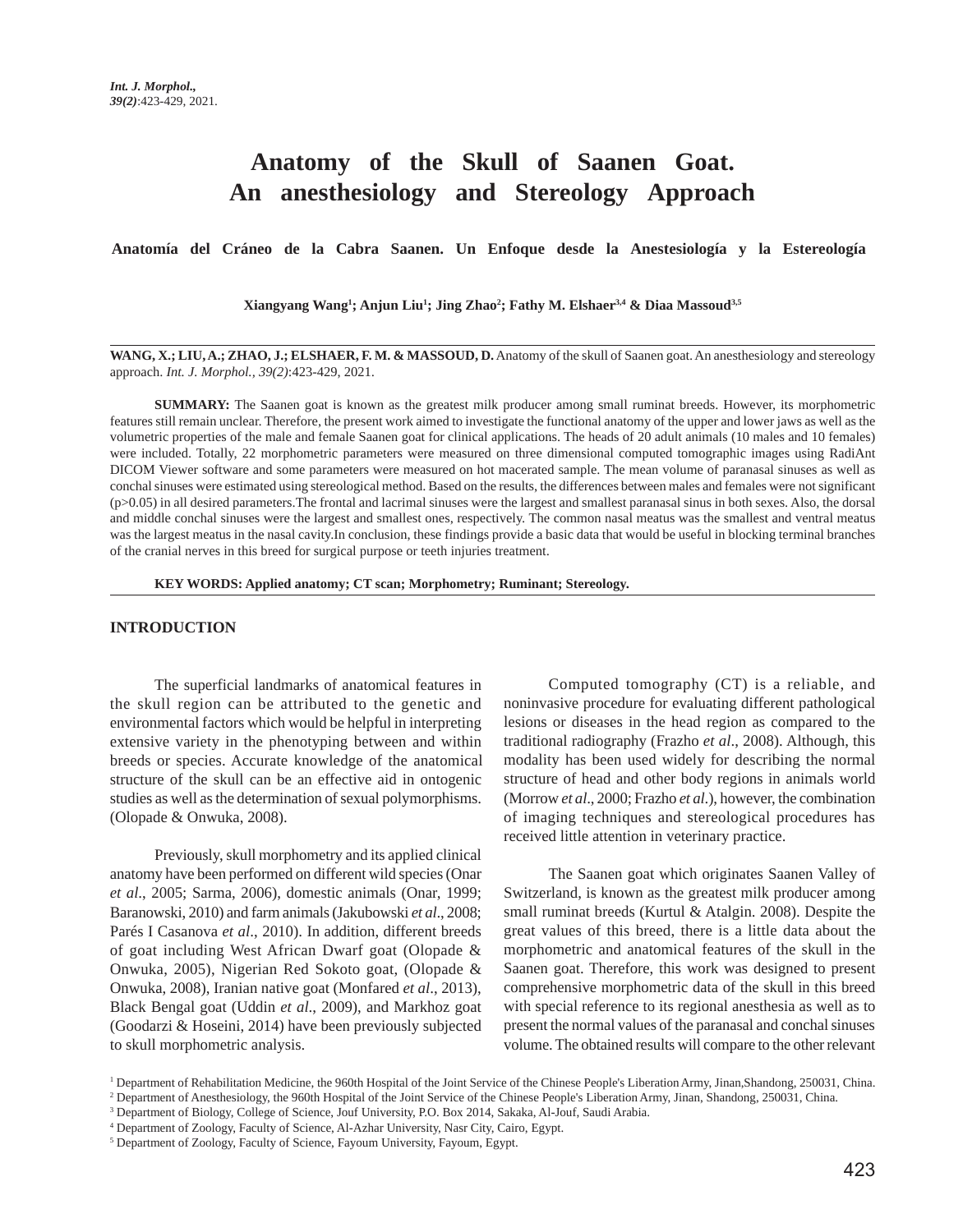results. This information would be useful for veterinarians who are involved in small ruminant clinical practices.

## **MATERIAL AND METHOD**

The heads of 20 adult Saanen goats (10 males and 10 females) were used in this work. The heads were separated from the goats that died because of diseases unrelated to the head or neck and transferred to the dissection room, Zoology Department, Faculty of Science, Fayoum University, Fayoum, Egypt. The present research was performed in accordance with the recommendations of the National Institutes of Health's Guide for the Care and Use of Laboratory Animals. The research protocol was approved by the Scientific Ethics Committee of Fayoum University. Ten heads were used for computed tomographic (CT) imaging and another ten samples were processed by hot maceration technique to measure some parameters that could not be investigated with CT images.

**Computed tomographic imaging.** The head samples were used for CT scan imaging with a helical scanner (SiemensSomatom®- 2 detectors, Germany/ Kvp: 105 VmAs: 130 and slice thickness: 1.5 mm). All CT scan images were investigated using an image analysis workstation (Clear Canvas by Synaptive Medical, Toronto, Canada) and Afterward, 3D reconstruction was done using the using RadiAnt DICOM Viewer software.

**Volume estimation.** In the present work a combination of un-biased and designed-based stereology and CT scan were



Fig. 1.Transverse CT scan image of the Saanen goat skull superimposed with a compound point grid for estimating the volume density of desired cavities using Cavalieri principle.

used for estimating the absolute volume of the paranasal sinuses. For this purpose, Cavalieri principle was performed on the obtained CT scan images. On average, 121 images were selected from each animal. A point probe constituted of 220points (+) was superimposed on each CT scan image and the fractional volume of the cavities was estimated using the following formula:

$$
V_{_{v{\textrm{\tiny (structure/reference)}}}} = \Sigma P_{_{structure}} \, / \, \Sigma_{_{Preference}}
$$

In this formula,  $\Sigma P_{structure}$  isthe sum of the points hit the desired cavities and  $\Sigma P_{\text{reference}}$  is thesum of the points hit the total section area (Fig. 1). The fractional volume was multiplied by the total volume of the skull. Therefore, the following formula was applied to determine the reference volume:

$$
V^{\text{total}} = \sum P \times [SU] \times d/SL]^2 \times t
$$

In this formula.  $\Sigma P$  is the sum of the points hit the whole sections, SU is the scale unit, d is the distance between two points, SL is the scale length, and t is the section interval.

The coefficient of error (CE) of the Cavalieri estimate of volume was predicted using the following formula (Gocmen-Mas *et al*., 2009):

$$
CE(V) = \frac{1}{\pi P} \left( \frac{1}{12} \left\{ 3a + c - 4b \right\} \right)^{\frac{1}{2}}
$$

Where,  $a = \sum_{i=1}^{m} Pi.Pi$ ,  $b = \sum_{i=1}^{m} Pi.Pi+1$  and  $c = \sum_{i=1}^{m} Pi.Pi+2$ 

**Morphometric measurements.** The 3D images underwent morphometric measurements in RadiAnt DICOM

Viewer software and totally twenty- two parameters in upper and lower skull were described as below (Figs. 2 to 4):

- 1. Skull length (SL); was measured as a distance between the rostral point of the incisive bone to the external occipital protuberance of the occipital bone.
- 2.Skull height (SH); was measured as a distance from the summit of the frontal bone to the tip of the paracondylar process.
- 3. Skull width (SW); was measured as a distancethe distance between the lateral margins of the eyes.
- 4. Cranial length (CL); was the distance between the nuchal crest and the caudal rims of the eyes.
- 5. Cranial width (CW); was the distance between the most lateral points of the cranial cavity at the level of the external acoustic meatus.
- 6. Facial length (FL); was the distance between the nasofrontal suture and the most rostral point of the incisive bone.
- 7. Facial width (FW); was the distance between the rostral rims of the eyes.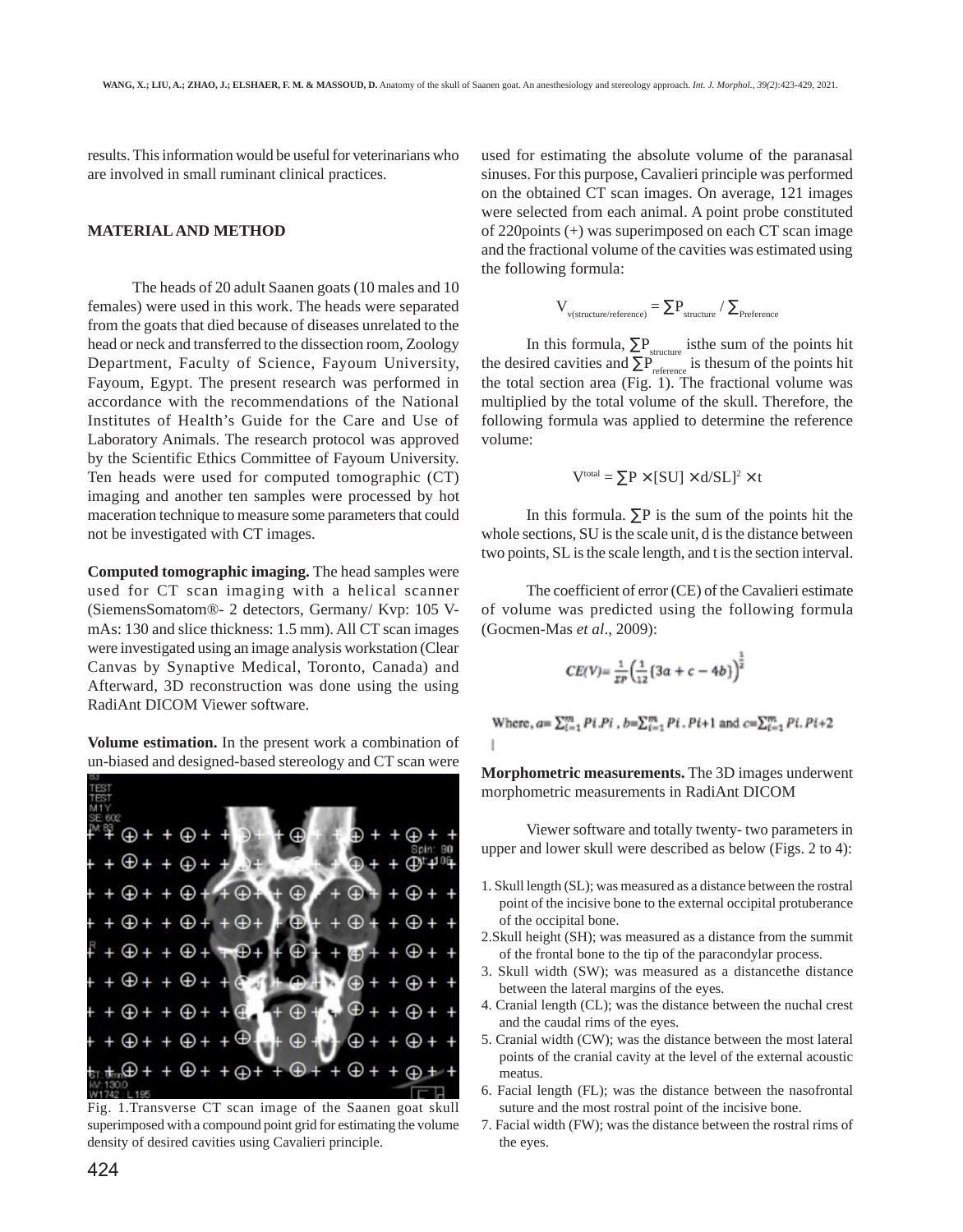- 8. Mandibular height (MH); was a perpendicular line which connected the tip of the coronoid process to the ventral margin of the mandible.
- 9. Mandibular length (ML) was measured as a distance from the caudal margin of the ramus to the incisive teeth.
- 10. Bar length (BL); was the distance between the most lateral incisive tooth and first premolar teeth.
- 11. FI the distance between the facial tuberosity and infraorbital foramen.
- 12. MFIDwas measured as a distancefrom the mental foramen to the most lateral incisive tooth.
- 13. MFPD was measured as a distancefrom the mental foramen to the cranial margin of the first premolar tooth.
- 14. MFVD was measured as a distance from the mental foramen to the ventral margin of the mandibular body.
- 15. MFC was measured as a distance from the mental foramen to the caudal margin of the mandibular ramus.
- 16. M1; was the distance between the ventral margin of the mandibular foramen and ventral margin of the mandible.
- 17. M2; was the distance between the mandibular foramen and caudal margin of the ramus.
- 18. M3; was the shortest distance between the mandibular foramen and caudal angle of the mandible.
- 19. Skull index; Skull width / skull length  $\times$  100
- 20. Facial index; Facial width / facial length  $\times$  100
- 21. Cranial index; Cranial width / cranial length  $\times$  100



Fig. 2. 3D reconstruction of the Saanen goat skull is shown on dorsal view. SL: Skull length, FL: facial length, CL: cranial length, SW: skull width, FW: facial width.



Fig. 3. 3D reconstruction of the Saanen goat skulls shown on lateralview. SH: skull height, ML: mandibular length, MH: mandibular height, BL: bar length, FI: facial tuberosity to infraorbital foramen, IA: Infraorbital foramen to alvelolar tooth.



Fig. 4. (a) Lateral and (b) medial views of the mandible of the Saanen goat.MFID: mental foramen to the most lateral incisive tooth, MFPD: mental foramen to the first premolar tooth, MFVD: mental foramen to the ventral margin of the mandibular body, MFC: mental foramen to the caudal margin of the mandibular ramus. M1: mandibular foramen to the ventral margin of the mandible, M2: mandibular foramen to the caudal margin of the mandible, M3: mandibular foramen to the most caudal angle of the mandible.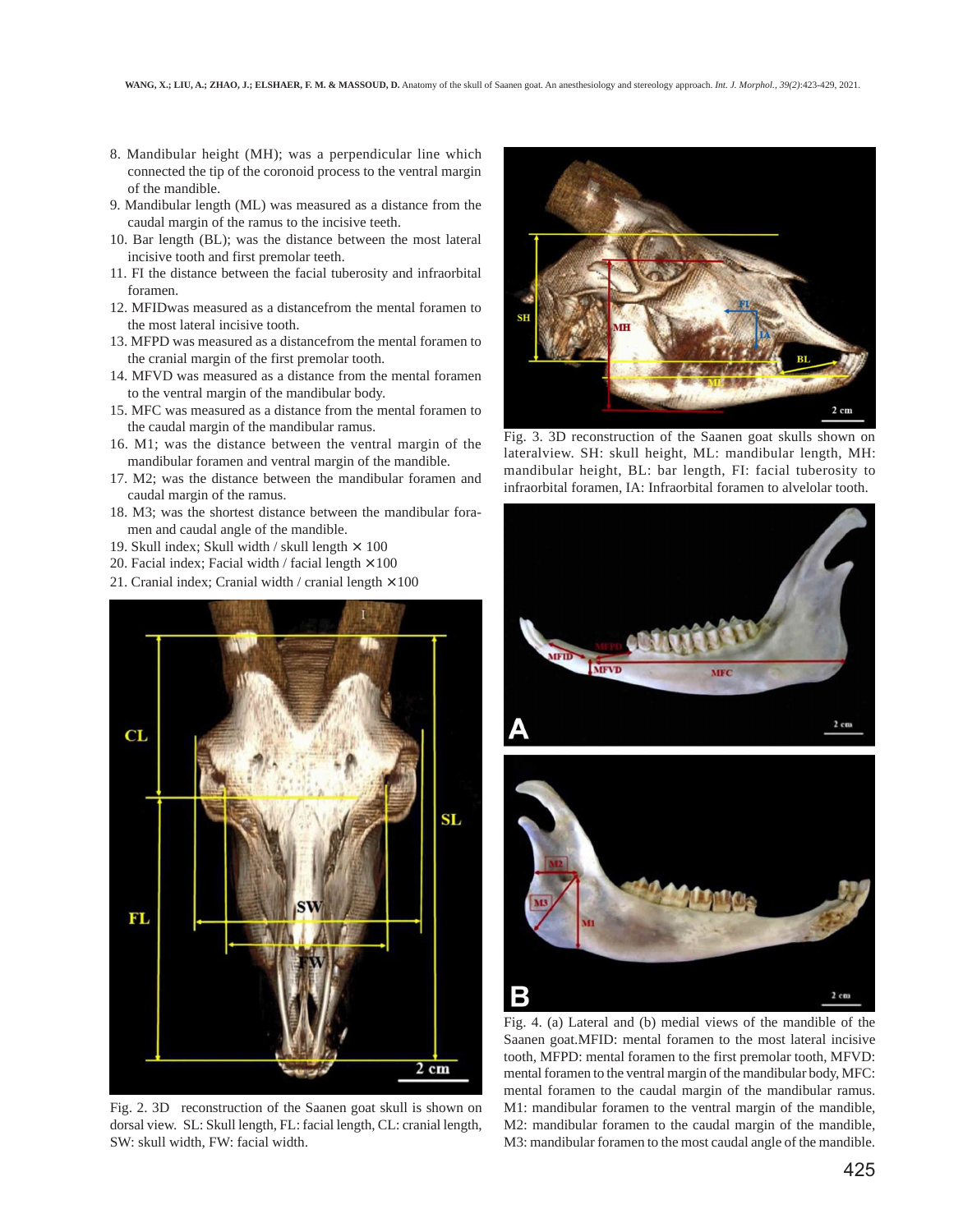**Statistical analysis.** The obtained data are presented as mean ± standard deviation (SD). The difference between males and females animals was analyzed using Student t-test in the SPSS software version 20.0 (SPSS, Inc., Chicago, IL) and differences were considered significant at P value less than 0.05.

## **RESULTS**

**Stereological fidings.** The total volume of the head cavities, and paranasal sinuses are presented in Table I. The frontal sinus was the largest paranasal sinusin Saanen goat with volume  $186.16 \pm 0.77$  cm<sup>3</sup> in males and  $174.6 \pm 2.26$  cm<sup>3</sup> in femals. The dorsal nasal concha contained a sinus with volume  $25.15\pm1.69$  cm<sup>3</sup> in male goats and  $26.8\pm1.77$  cm<sup>3</sup> in female ones, which was larger than middle and ventral conchal sinuses. Estimation of the volume of nasal meatuses showed that ventral nasal meatus with volume  $5.3\pm0.29$  cm<sup>3</sup> in males and  $4.82 \pm 0.5$  cm<sup>3</sup> in females was the largest meatus in the nasal cavity of the Saanen goat.

Table I. Total volume (cm<sup>3</sup>) of paranasal and conchal sinuses in the Saanen goat (n=20) are expressed as Mea±SD.

|                        | Male              | Female           | P-value |
|------------------------|-------------------|------------------|---------|
| Ms                     | $186.61 \pm 0.65$ | $175.94\pm0.28$  | 0.22    |
| Fs                     | $221.2+9.27$      | $227.73\pm 6.75$ | 0.17    |
| Ls                     | 35.51±4.77        | $35.22 \pm 3.85$ | 0.35    |
| Des                    | $26.55 \pm 2.84$  | $27.15 \pm 2.14$ | 0.19    |
| Mes                    | $13.57 \pm 1.22$  | $13.35 \pm 1.15$ | 0.15    |
| <b>V</b> <sub>cs</sub> | $22.84 \pm 1.12$  | $21.19 \pm 1.44$ | 0.25    |
| Dm                     | $3.26 \pm 0.95$   | $318.2 \pm 0.74$ | 0.18    |
| Mm                     | $2.35\pm0.27$     | $2.11\pm0.38$    | 0.08    |
| Vm                     | $5.04\pm0.18$     | $4.88\pm0.25$    | 0.12    |
| Cm                     | $1.58 \pm 0.16$   | $1.33 \pm 0.19$  | 0.15    |

**Morphometric fidings.** The obtained morphometric data are presented in the Tables II-V. Based on statistical analysis, the difference of osteometric parameters between male and female Saanen goat was not significant (p>0.05). The skull length in Saanen goat was as much as 22.67±0.93 cm, which 14.3±0.44 cm of this length was related to the facial length and 8.37±0.87 cm of this was composed by cranial length. The skull height and width were measured as long as 11.47±0.68 and 11.81±0.28 cm, respectively. The height and length of the lower jaw were 9.41±0.59 and 17.3±0.99 cm, respectively, whereas, the length of Bar was recorded to be 4.5±0.31 cm. The distance between the facial tuberosity and infraorbital canal was 1.57±0.18 cm and the distance between the infraorbital canal and alveolar teeth was 3.28±0.17 cm. The mental foramen was located on the bar region with a 2.45±0.38 cm distance from the most lateral incisive tooth and 2.15±0.09 cm distance from the first premolar tooth.

The distance between the mental foramen and caudal margin of the mandibular ramus was measured to be 15.35±0.34 cm. The mandibular foramen was placed 2.14±0.11 cm away from the caudal margin of the mandible and 4.19±0.1 cm away from the ventral margin of the mandible, on the medial surface of the ramus. The skull index, facial index and cranial index were estimated to be  $52.15\pm2.11$ ,  $65.26\pm4.1$  and 101.62±15.44, respectively.

Table II. Cranialand facialmorphometric parameters (cm) of Saanen goat (n=20) are expressed as Mea±SD.

| Parameters | Male            | Female           | P-value |
|------------|-----------------|------------------|---------|
| SL.        | $22.17\pm3.55$  | $24.21 \pm 1.17$ | 0.19    |
| <b>SH</b>  | 11.46±1.56      | $10.58 \pm 0.51$ | 0.82    |
| <b>SW</b>  | 11.86±0.25      | $11.22 \pm 0.33$ | 0.99    |
| CL.        | $8.18 \pm 1.75$ | $8.55 \pm 0.24$  | 0.75    |
| CW         | $8.51 \pm 1.25$ | $7.26 \pm 0.75$  | 0.63    |
| FL         | 14.54±3.12      | $14.77 \pm 0.88$ | 0.27    |
| <b>FW</b>  | $9.52\pm 0.56$  | $9.12\pm0.57$    | 0.65    |
| FI         | $1.61 \pm 0.22$ | $1.44\pm0.25$    | 0.18    |
| IΑ         | $3.11\pm0.23$   | $3.18\pm0.14$    | 0.22    |

Skull length (SL), Skull height (SH), Skull width (SW), Cranial length (CL), Cranial width (CW), Facial length (FL), Facial width (FW).Facial tuberosity to infraorbital canal (FI), Infraorbital canal to root of the alveolar tooth (IA).

Table III. Mandibular morphometric parameters (cm) of Saanen goat (n=20) are expressed as Mea±SD.

| P aramete rs   | Male             | Female          | P-value |
|----------------|------------------|-----------------|---------|
| MН             | $9.44 \pm 1.33$  | $9.12 \pm 0.33$ | 0.25    |
| ML             | $17.56 \pm 2.81$ | 17.79±0.25      | 0.66    |
| BL.            | $4.52\pm0.81$    | $4.63\pm0.21$   | 0.13    |
| <b>MFID</b>    | $2.51 \pm 0.33$  | $2.55\pm0.71$   | 0.51    |
| <b>MFPD</b>    | $2.18 \pm 0.08$  | $2.22 \pm 0.17$ | 0.22    |
| <b>MFVD</b>    | $0.91 \pm 0.05$  | $0.94\pm0.81$   | 0.18    |
| <b>MFC</b>     | $15.11 \pm 0.28$ | $15.53\pm0.29$  | 0.54    |
| M1             | $4.18\pm0.75$    | $3.95 \pm 0.66$ | 0.78    |
| M <sub>2</sub> | $2.11\pm0.63$    | $2.07\pm0.45$   | 0.26    |
| M <sub>3</sub> | $4.01 \pm 0.21$  | $4.15\pm0.56$   | 0.15    |

Mandibular height (MH), Mandibular length (ML), Bar length (BL), distance from the mental foramen to the most lateral incisive tooth (MFID), distance from the mental foramen to the cranial margin of the first premolar tooth (MFPD), distance from the mental foramen to the ventral margin of the mandibular body (MFVD), distance from the caudal margin of the mandibular ramus to the mental foramen (MFC), distance from the ventral margin of the mandible to the ventral margine of the mandibular foramen (M1), diastance from thecaudal margin of the ramus to the mandibular foramen (M2), distance between the mandibular foramen and caudal angle of the mandible (M3).

Table IV. Cranial and facial indices of Saanen goat (n=20) are expressed as Mea±SD.

| Indices no    | Male             | Female           | P-value |
|---------------|------------------|------------------|---------|
| Skull index   | 53.45 ± 1.55     | $46.34 \pm 1.07$ | 0.49    |
| Facial index  | $65.47\pm1.22$   | $61.74\pm0.35$   | 0.74    |
| Cranial index | $104.94\pm 6.88$ | $84.81\pm3.18$   | 0.02    |
| Nasal index   | $36.17 \pm 1.07$ | $35.56\pm1.13$   | 0.22    |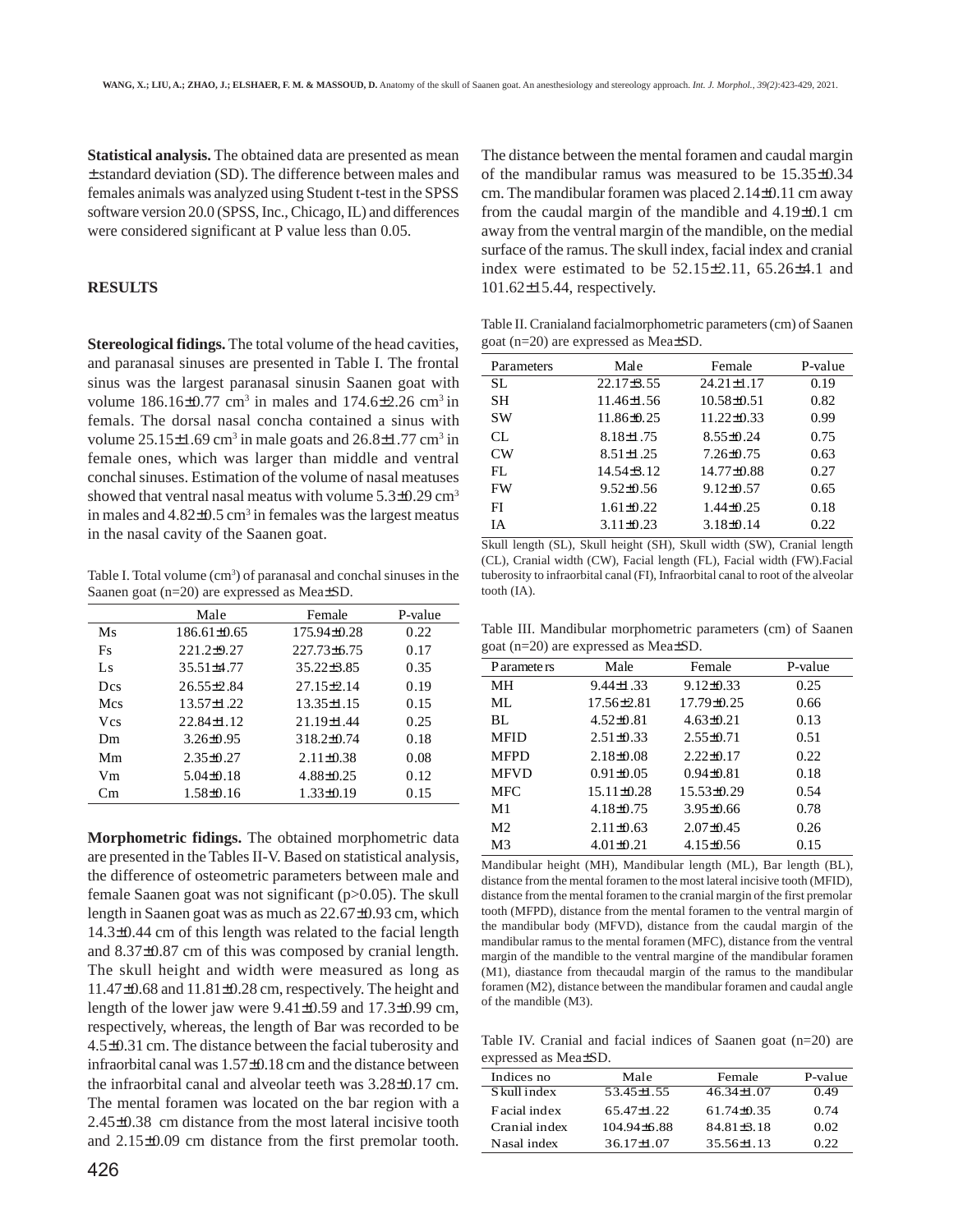|                | Male Saanen goat | Female Saanen goat | Gwembe valley<br>goat(Kataba et<br>al., 2014 | Markhoz goat<br>(Goodarzi and<br>Hosseini, 2013) | <b>Black Bengal</b><br>goat (Uddin et<br>al., 2009) |
|----------------|------------------|--------------------|----------------------------------------------|--------------------------------------------------|-----------------------------------------------------|
| МH             | $9.44 \pm 1.33$  | $9.12 \pm 0.33$    | $6.64\pm0.44$                                | $8.94\pm0.43$                                    | $8.83 \pm 0.57$                                     |
| ML             | $17.56 \pm 2.81$ | $17.79 \pm 0.25$   | $11.24 \pm 0.52$                             | 13.37±0.67                                       | $14.21 \pm 0.98$                                    |
| BL             | $4.52 \pm 0.81$  | $4.63 \pm 0.21$    |                                              |                                                  |                                                     |
| <b>MFID</b>    | $2.51 \pm 0.33$  | $2.55 \pm 0.71$    | $1.58 \pm 0.19$                              | $1.58 \pm 0.11$                                  | $2.11\pm0.17$                                       |
| <b>MFPD</b>    | $2.18 \pm 0.08$  | $2.22 \pm 0.17$    |                                              |                                                  |                                                     |
| <b>MFVD</b>    | $0.91 \pm 0.05$  | $0.94\pm0.81$      | -                                            | $\overline{\phantom{a}}$                         |                                                     |
| <b>MFC</b>     | $15.11 \pm 0.28$ | $15.53 \pm 0.29$   | $9.26 \pm 0.49$                              | $11.42\pm0.42$                                   | $11.69 \pm 0.40$                                    |
| M1             | $4.18 \pm 0.75$  | $3.95 \pm 0.66$    | $2.35 \pm 0.26$                              | $3.43\pm0.25$                                    | $3.64\pm0.23$                                       |
| M <sub>2</sub> | $2.11 \pm 0.63$  | $2.07\pm0.45$      | $1.10\pm0.07$                                | $1.19\pm0.17$                                    | $1.47\pm0.25$                                       |
| M <sub>3</sub> | $4.01 \pm 0.21$  | $4.15 \pm 0.56$    |                                              |                                                  |                                                     |

Table V. Comparison of mandibular morphometric parameters in Saanen goat and other goat breeds. Data are expressed as Mea±SD.

#### **DISCUSSION**

In the present study, the morphometric parameters of the upper and lower jaws were selected using the most relevant superficial and palpable landmarks including infraorbital foramen, mental foramen, facial tuberosity, diastema and mandibular foramen.

Comparing the measured morphometric parameters between the male and female Saneen goats showed no significant differences. This result was in agreement with other previous reports in various goat breeds (García-González & Barandalla, 2002; Samuel *et al*., 2013).

The mean total skull length of the Saanen goat was found to be 22.67±0.93 cm. Previous studies reported 16.99 ± 1.59 cm for West African Dwarf goat (Olopade & Onwuka, 2005) and  $18.67 \pm 0.66$  cm for Markhoz goat (Goodarzi & Hoseini). This shows that the total skull length of the Saanen goat is longer than that those goat species.

The skull index of the Saanen goat was estimated  $52.15 \pm 2.11$  %. This value was more than those stated for Tuj sheep (Özcan *et al*., 2010) and Markhoz goat (Goodarzi & Hoseini). This data indicate that the wider skull in the Saanen goat than Markhoz goat and Tuj sheep.

In the present work, the distance between the infraorbital foramen and facial tuberosity as well as the distance between the root of the alveolar tooth and infraorbital foramen was longer than those provided in Markhoz goat (Goodarzi & Hoseini), West African Dwarf goat (Olopade & Onwuka, 2005) and Iranian native goat (Monfared *et al*.). In ruminants, the facial tuberosity is the most palpable prominence which can be used as a superficial landmark to explore the infraorbital nerve. In the Saneen goat, infraorbital foramen was located dorsal to the first or upper premolar. This observation was in line with the black Bengal goat (Uddin *et al*.). From a clinical view, detecting and blocking this nerve leads to anesthetizing the upper lip, nostril and skin of the face at the level of the infraorbital foramen. Therefore, this data can be applied directly by clinicians who are involved in ruminant medicine (Hall *et al*., 2000).

The distance from the mental foramen to the lateral alveolar root in the Saanen goat  $(2.45 \pm 0.38 \text{ cm})$  was not comparable to those observed in the West African Dwarf goat (Olopade & Onwuka, 2005), Markhoz goat (Goodarzi & Hoseini), Maradai goat of Nigeria (Olopade & Onwuka, 2007), and Iranian native goat (Monfared *et al*.). This landmark is also clinically important for detecting the site of the mental nerve. Successful blocking of this nerve results in analgesia of the lower incisive and premolar teeth and lower lip (Hall *et al*.).

In addition to the mental nerve, the mandibular nerve is also of clinical importance. Therefore, its distance from mandibular angle, caudal margin of the mandibular ramus and ventral margin of the mandibular body would be helpful to determine the exact site of the nerve. In this regard, other morphometric parameters such as mandibular length (17.3±0.99 in male and 17.93±0.54 in female) and mandibular height  $(9.41\pm0.59)$  in male and  $(9.23\pm0.71)$  in female) are effective for localizing the mandibular nerve (Hall *et al*.).

The differences observed in the morphometric measurements of the head of the Saanen goat and other goat species reported in literature could be due to the adaptations of skull structures to the environmental factors of various geographic locations where the goats arise (Albarella *et al*., 2009).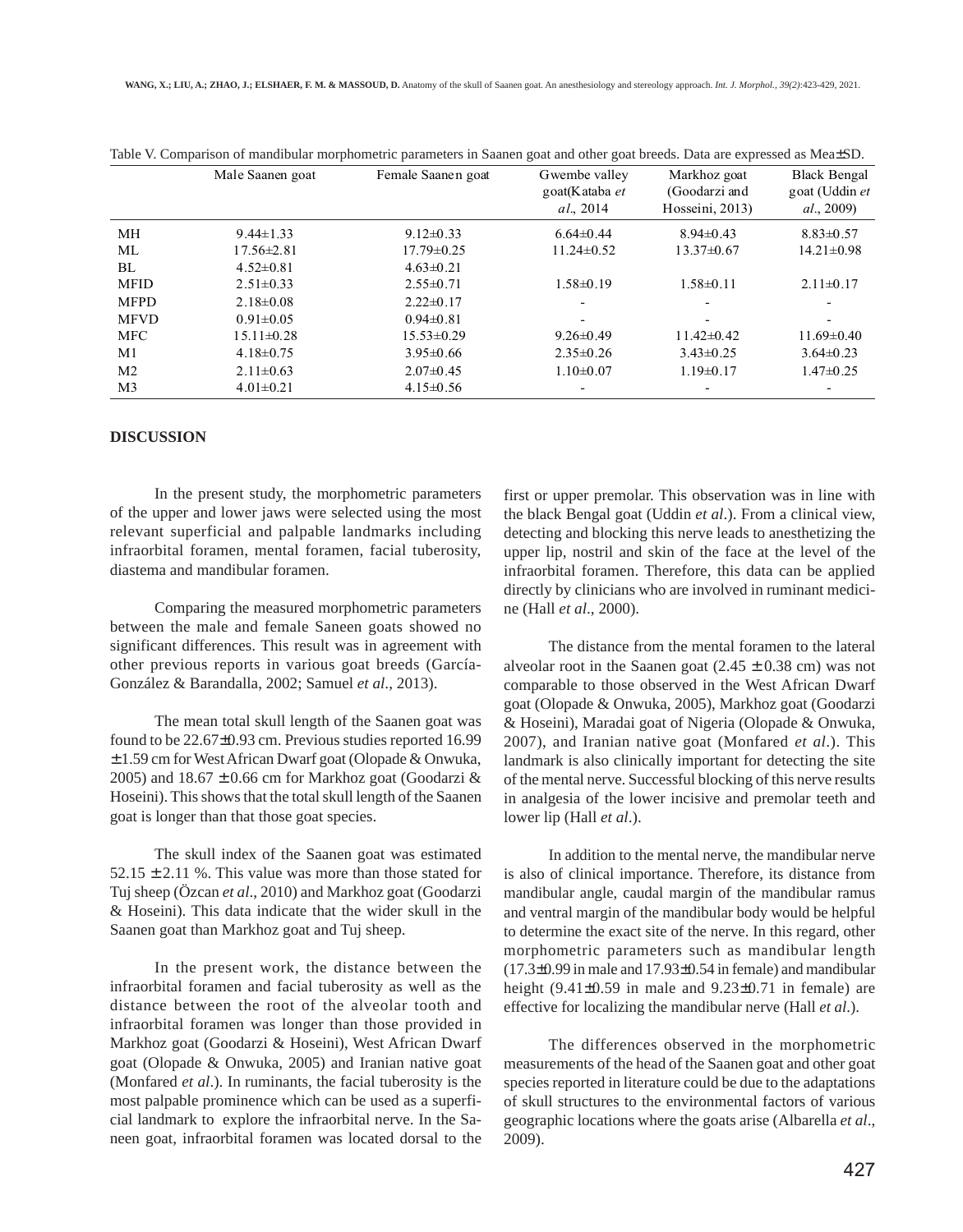The paranasal sinuses are air-filled spaces lined with a thin layer of respiratory mucosa which make them susceptible to chronic infections and inflammation. In spite of the sensitive structure (Kawarai *et al*., 1999). Any pathological conditions such as hypoplasia, atelectasia, and sinusitis can be interpreted by knowing the normal volumetric properties of the sinuses. Moreover, the paranasal sinus anatomy should be considered for endoscopic sinus surgeries (Bargbrouth *et al*., 2002).

In another part of the present work, we applied the sterological methods in combination with CT scan imaging to provide a basic data for volumetric properties of the paranasal and conchal sinuses of Saanen goat in normal condition. The combination of imaging techniques such as CT scan and MRI (Magnetic Resonance Imaging) with Cavalieri principles were used frequently in human medicine for volume estimations in normal and pathological conditions (Kawarai *et al*.; Emirzeoglu *et al*., 2005, 2007). In veterinary medicine, squamous cell carcinoma of the paranasal sinuses, alveolitis, sinusitis, sinonasal neoplasia, and cerebral abscess are some of the pathological lesions that were previously subjected to diagnosis in goats using CT scan imaging (Gerros *et al*., 1998). In a study, DeVilbiss *et al*. (2013) used of CT imaging to investigate the symptoms of leukoencephalomyelitis due to caprine arthritis encephalitis virus in a 5-year-old Australian Cashmere goat. The only study on dimension of the cranial cavity in goat was done by Rodrigues *et al*. (2010). These authors did not use CT scan imaging or stereological methods for their evaluation. Bahar *et al*. (2014) investigated the two and three dimensional anatomy of paranasal sinuses in Arabian foals on CT scan, but did not use Cavalieri principles. Another study was performed to determine the volume of the frontal sinus in giraffe and some artiodactyls species using three dimensional reconstruction without using stereological methods (Badlangana *et al*., 2011). The present results showed that the frontal sinus was the largest one in male or female Saanen goats. The size of the frontal sinus in ruminants is closely related to the size of the frontal bone, but are less dependent to the overall cranial size or horn size. This indicates a purely structural role for the frontal sinuses in horned ruminants (Farke, 2010). The ventral nasal meatus with volume 5.3±0.29 cm3 was the largest meatus in the nasal cavity. This finding indicates that vental meatus in the Saanen goat is the best suitable passage for inserting nasal or endoscopic tubes.

In conclusion, as far as we know, there is a few information about these morphometric and volumetric parameters in the Saanen goat skull. Therefore, these findings provide a basic data that would be useful for blocking terminal branches of the cranial nerves in this breed for surgical purpose or teeth injuries treatment as well as for diagnosis pathological conditions which alter the volume of the paranasal sinuses.

## **ACKNOWLEDGEMENTS**

The financial supports of the 960th Hospital of the Joint Service of the Chinese People's Liberation Army, Jinan, Shandong, China, and Fayoum University, Fayoum, Egypt, are highly appreciated.

**WANG, X.; LIU, A.; ZHAO, J.; ELSHAER, F. M. & MASSOUD, D.** Anatomía del cráneo de la cabra Saanen. Un enfoque desde la anestesiología y la estereología. *Int. J. Morphol., 39(2)*:423-429, 2021.

**RESUMEN:** La cabra Saanen es conocida como la mayor productora de leche entre las razas de pequeños ruminos, sin embargo, sus características morfométricas aún permanecen sin revelar. Por lo tanto, el presente trabajo tuvo como objetivo investigar la anatomía de los huesos del cráneo y cara, así como sus propiedades volumétricas, en la cabra Saanen, tanto del macho como de la hembra con la finalidad de contribuir con las aplicaciones clínicas. Se incluyeron las cabezas de 20 animales adultos (10 machos y 10 hembras). Se midieron 22 parámetros morfométricos en imágenes de tomografía computarizada tridimensionales utilizando el software RadiAnt DICOM Viewer; algunos parámetros se midieron en muestra macerada en calor. El volumen medio de los senos paranasales y concales se estimó mediante método estereológico. En base a los resultados, las diferencias entre machos y hembras no fueron significativas (p> 0.05) en todos los parámetros deseados. Los senos frontal y lagrimal eran de mayor y menor volumen en ambos sexos, respectivamente. Además, los senos conchal dorsal y medio eran los más grandes y los más pequeños, respectivamente. El meato nasal común fue el más pequeño y el meato ventral el más grande en la cavidad nasal. En conclusión, estos hallazgos brindan un dato básico que sería útil en el bloqueo de las ramas terminales de los nervios craneales en esta raza, con fines quirúrgicos o tratamiento de lesiones dentales.

**PALABRAS CLAVE: Anatomía aplicada; Tomografía computarizada; Morfometría; Rumiante; Estereología.**

#### **REFERENCES**

- Albarella, A.; Dobney, K. & Rowley-Conwy, P. Size and shape of the Eurasian wild boar (*Sus scrofa*), with a view to the reconstruction of its Holocene history. *Environ. Archaeol., 14(2)*:103-36, 2009.
- Badlangana, N. L.; Adams, J. W. & Manger, P. R. A comparative assessment of the size of the frontal air sinus in the giraffe (*Giraffa camelopardalis*). *Anat. Rec. (Hoboken), 294(6)*:931-40, 2011.
- Bahar, S.; Bolat, D.; Dayan, M. O. & Paksoy, Y. Two- and three-dimensio-